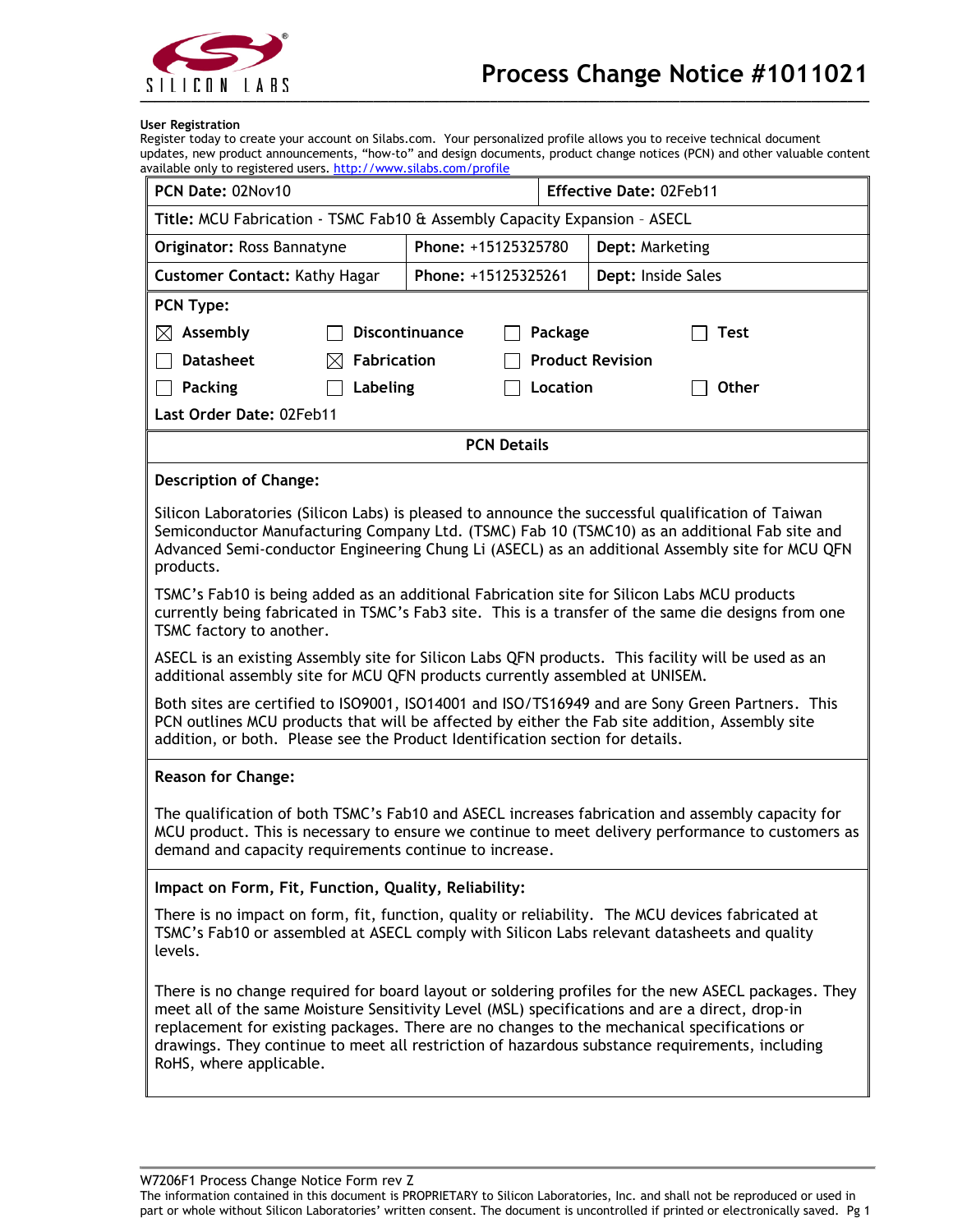

### **Product Identification:**

Products ordered under the following Ordering Part umbers (OPN) are affected by this change. Note that parts with an "\*" next to the OPN are available for immediate sampling. All others are available using standard lead times. ASECL QFN products with an "\*" next to the OPN may also be used as mechanical samples for any other part in the same table. Parts within the same table use the same BOM and assembly process flow for all parts within that table.

Example using the table titled "ASECL 10-DFN-3X3 Non-Automotive Flow Only". The parts listed in that table are not being transferred to Fab 10. The only change to parts in this table is the additional availability of the 10-DFN-3x3 package offering from ASECL. The parts with OPN C8051F300 and C8051F301 are available immediately for samples upon request. Either of those two parts may be used for mechanical samples per JEDEC for any other part in the same table (such as SI3461-E02-GM) because they use the same BOM, similar die size and same assembly process flow.

| TSMC Fab 3 to Fab 10 Transfer Only |                |  |  |
|------------------------------------|----------------|--|--|
| No Package Additions               |                |  |  |
| C8051F310-GQ*                      | CF310-PX0188GQ |  |  |
| C8051F312-GQ*<br>CF320-XM0480GQ    |                |  |  |
| C8051F314-GQ                       | CF320-XM0513GQ |  |  |
| C8051F320-GQ                       |                |  |  |

| TSMC Fab 3 to Fab 10 Transfer +      |                |                |
|--------------------------------------|----------------|----------------|
| ASECL 20-QFN-4X4 Non-Automotive Flow |                |                |
| C8051F330-GM*                        | CP2120-GM*     | CF330-PX0208GM |
| C8051F331-GM                         | CF330-PM0254GM | CF330-PX0243GM |
| C8051F332-GM                         | CF330-PM0266GM | CF330-PX0421GM |
| C8051F333-GM                         | CF330-PM0457GM | CF331-PX0330GM |
| C8051F334-GM                         | CF330-PM0467GM | CF332-PX0557GM |
| C8051F335-GM                         | CF330-PM0493GM |                |

| TSMC Fab 3 to Fab 10 Transfer +       |  |  |
|---------------------------------------|--|--|
| ASECL 24-TQFN-4X4 Non-Automotive Flow |  |  |
| C8051F317-GM*<br>C8051F316-GM*        |  |  |

W7206F1 Process Change Notice Form rev Z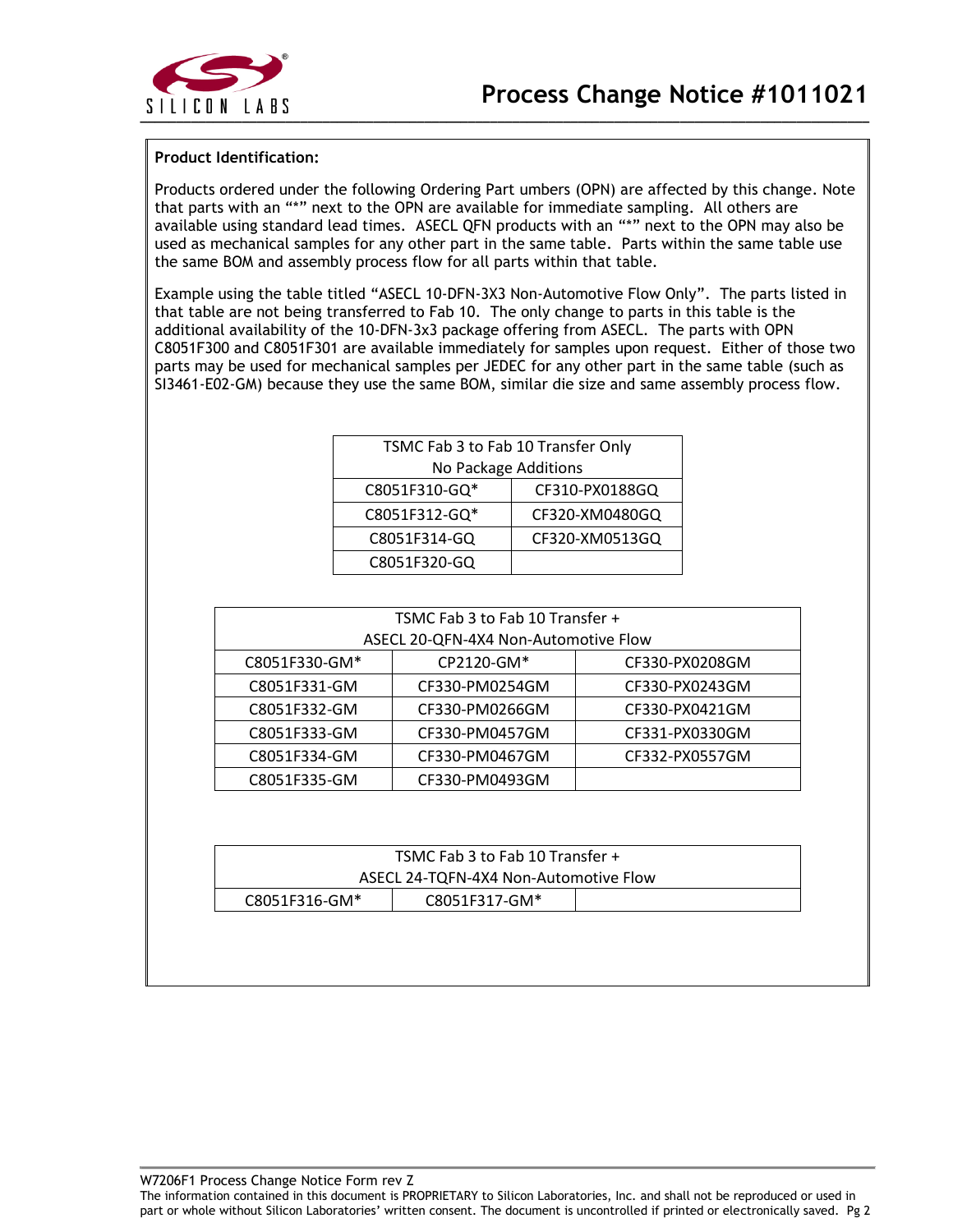

| TSMC Fab 3 to Fab 10 Transfer +      |                |                |
|--------------------------------------|----------------|----------------|
| ASECL 28-QFN-5X5 Non-Automotive Flow |                |                |
| C8051F311-GM*                        | CF321-PX0324GM | CP2102SX0155GM |
| C8051F313-GM*                        | CF321-SX0067GM | CP2102SX0167GM |
| C8051F315-GM                         | CF326-SX0261GM | CP2102SX0214GM |
| C8051F321-GM*                        | CF327-PX0313GM | CP2102SX0334GM |
| C8051F326-GM                         | CF327-PX0407GM | CP2102SX0435GM |
| C8051F327-GM*                        | CF327-PX0418GM | CP2102SX0441GM |
| CF311-PX0223GM                       | CF327-PX0464GM | CP2102SX0550GM |
| CF311-PX0265GM                       | CF327-PX0534GM | CP2102XM0499GM |
| CF311-PX0308GM                       | CF327-PX0541GM | CP2102XX0385GM |
| CF311-PX0310GM                       | CF327-PX0556GM | CP2102XX0386GM |
| CF311-PX0336GM                       | CP2101-GM      | CP2102XX0388GM |
| CF311-PX0402GM                       | CP2101SX0143GM | CP2102XX0539GM |
| CF315-PX0250GM                       | CP2102-GM*     | CP2103-GM*     |
| CF321-PM0161GM                       | CP2102PX0285GM | CP2103PX0276GM |
| CF321-PM0226GM                       | CP2102PX0294GM | CP2103SX0367GM |
| CF321-PX0320GM                       |                |                |

| ASECL 10-DFN-3X3 Non-Automotive Flow Only |                |                |
|-------------------------------------------|----------------|----------------|
| C8051F300-GM*                             | C8051T606-GM   | CF304-XX0395GM |
| C8051F301-GM*                             | SI3460-E02-GM  | CF305-PX0342GM |
| C8051F302-GM                              | SI3460-E03-GM  | CF305-PX0485GM |
| C8051F303-GM                              | SI3461-E02-GM  | CF305-PX0504GM |
| C8051F304-GM                              | CF300-PM0317GM | CF305-PX0505GM |
| C8051F305-GM                              | CF300-XM0437GM | CF305-PX0506GM |
| C8051T600-GM                              | CF301-PX0389GM | CT601-PX0478GM |
| C8051T601-GM                              | CF301-PX0423GM | CT602-PX0427GM |
| C8051T602-GM                              | CF301-PX0476GM | CT603-PM0459GM |
| C8051T603-GM                              | CF301-PX0501GM | CT604-PM0508GM |
| C8051T604-GM                              | CF304-PM0297GM | CT604-PX0538GM |
| C8051T605-GM                              | CF304-PM0495GM |                |

| ASECL 10-DFN-3X3 Automotive Flow Only          |               |                |
|------------------------------------------------|---------------|----------------|
| C8051F521-IM<br>C8051F527A-IM<br>C8051F520A-IM |               |                |
| C8051F520-IM                                   | C8051F524A-IM | C8051F527-IM*  |
| C8051F521A-IM                                  | C8051F526-IM  | CF527APX0450IM |

W7206F1 Process Change Notice Form rev Z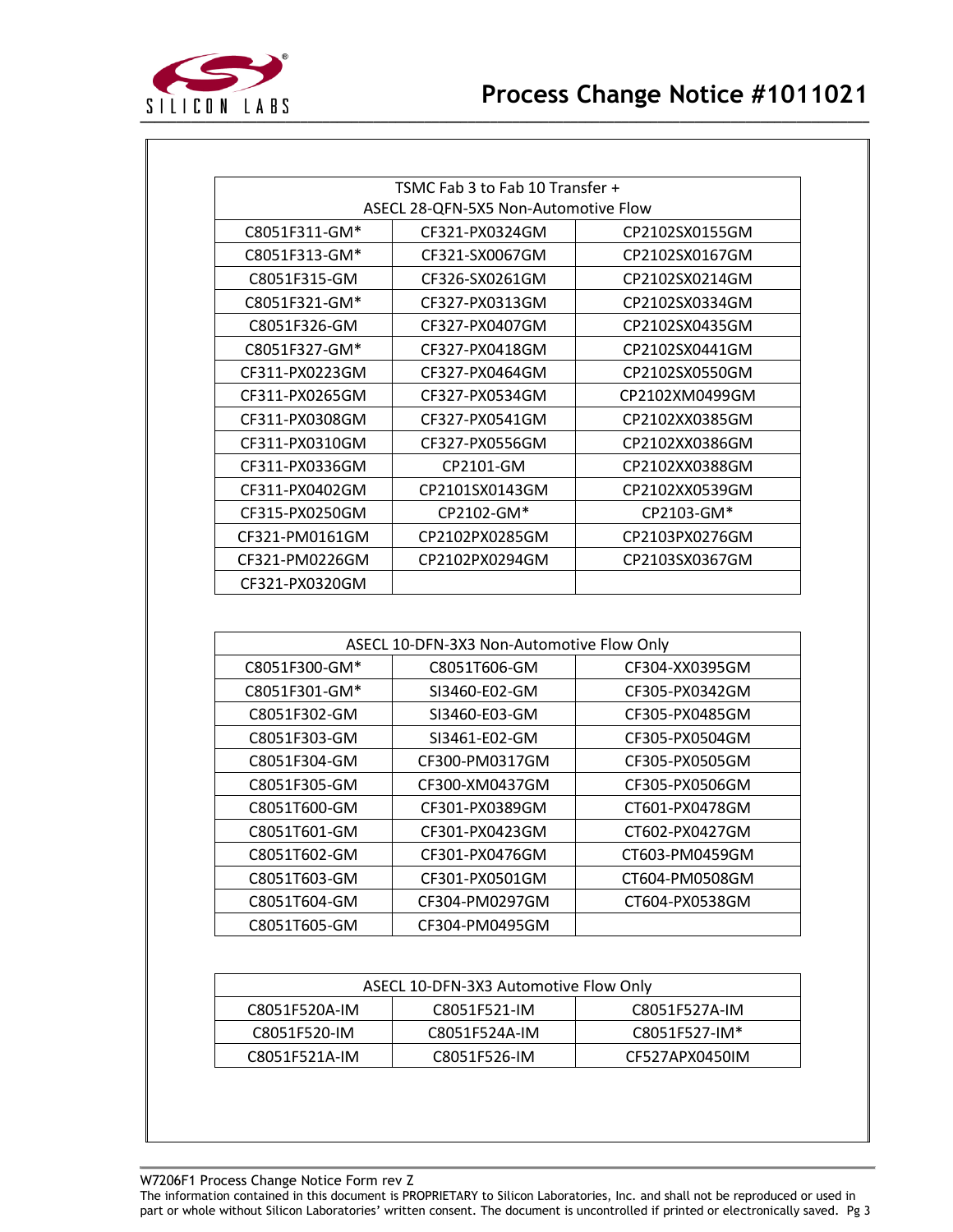

| ASECL 20-QFN-4X4 Non-Automotive Flow Only |               |                |
|-------------------------------------------|---------------|----------------|
| C8051F336-GM*                             | C8051F813-GM  | C8051T633-GM   |
| C8051F337-GM                              | C8051F814-GM  | C8051T634-GM   |
| C8051F800-GM*                             | C8051F818-GM  | C8051T635-GM   |
| C8051F801-GM                              | C8051F819-GM* | CT632-PX0452GM |
| C8051F802-GM                              | C8051F820-GM  | CT632-XM0449GM |
| C8051F806-GM                              | C8051T630-GM  | CT633-PX0436GM |
| C8051F807-GM                              | C8051T631-GM  | CT634-PX0475GM |
| C8051F808-GM                              | C8051T632-GM  | CT634-PX0525GM |
| C8051F812-GM                              |               |                |

| ASECL 20-QFN-4X4 Automotive Flow Only           |               |                |
|-------------------------------------------------|---------------|----------------|
| C8051F530A-IM*<br>C8051F531-IM<br>C8051F537A-IM |               |                |
| C8051F530-IM                                    | C8051F534A-IM | C8051F537-IM   |
| C8051F531A-IM                                   | C8051F534-IM  | CF534APM0462IM |

| ASECL 24-TQFN-4X4 Non-Automotive Flow Only |               |                |
|--------------------------------------------|---------------|----------------|
| C8051F338-GM                               | C8051F557-IM  | C8051F997-GM   |
| C8051F339-GM                               | C8051F717-GM  | C8051T616-GM   |
| C8051F542-IM                               | C8051F901-GM  | C8051T617-GM   |
| C8051F543-IM                               | C8051F902-GM  | CF338-PX0377GM |
| C8051F546-IM                               | C8051F911-GM  | CF338-PX0451GM |
| C8051F547-IM                               | C8051F912-GM  | CF921-PM0529GM |
| C8051F550-IM                               | C8051F921-GM* | CF921-PM0570GM |
| C8051F551-IM                               | C8051F931-GM* | CP2104-B01-GM  |
| C8051F552-IM                               | C8051F986-GM  | CP2104-E02-GM  |
| C8051F553-IM                               | C8051F987-GM  | CP2104PX0523GM |
| C8051F554-IM                               | C8051F988-GM  | CP2104SX0542GM |
| C8051F555-IM                               | C8051F989-GM  | CP2104XX0522GM |
| C8051F556-IM                               | C8051F996-GM* | CP3000-GM      |

| ASECL 28-QFN-5X5 Non-Automotive Flow Only |                |                |
|-------------------------------------------|----------------|----------------|
| C8051F351-GM                              | C8051F413-GM   | CP2201-GM      |
| C8051F353-GM                              | C8051T326-GM   | CT321-PX0524GM |
| C8051F362-GM*                             | C8051T611-GM   | CT326-PX0566GM |
| C8051F365-GM                              | C8051T613-GM   | CT326-PX0568GM |
| C8051F367-GM                              | C8051T615-GM   | SI8250-IM      |
| C8051F369-GM                              | CF411-PX0323GM | SI8252-IM      |
| C8051F411-GM*                             |                |                |

W7206F1 Process Change Notice Form rev Z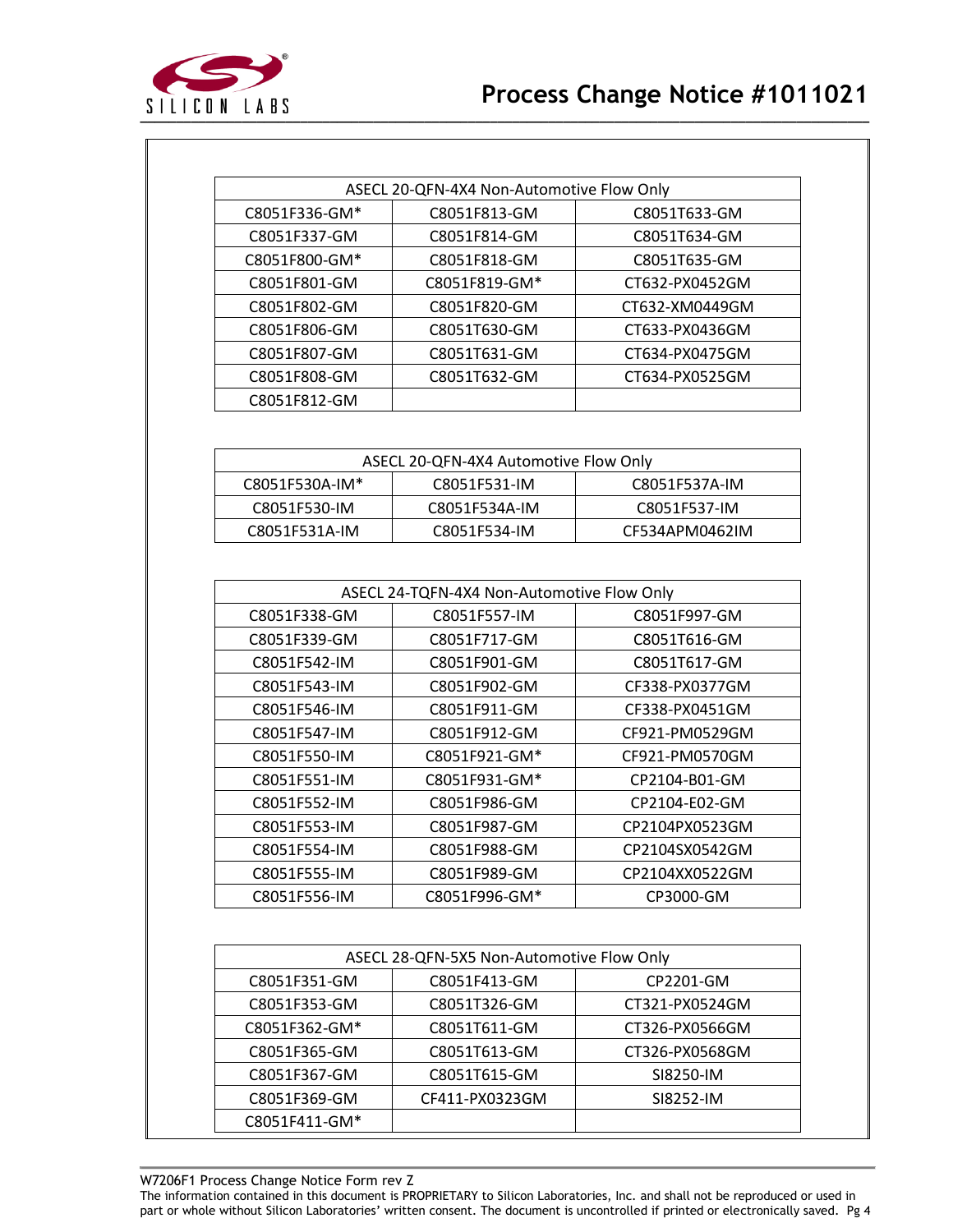

| ASECL 32-QFN-5X5 Non-Automotive Flow Only    |               |               |  |
|----------------------------------------------|---------------|---------------|--|
| C8051F347-GM<br>C8051F34B-GM<br>C8051F342-GM |               |               |  |
| C8051F343-GM                                 | C8051F349-GM* | CP2501-B01-GM |  |
| C8051F346-GM                                 | C8051F34A-GM  |               |  |

|              | ASECL 32-QFN-5X5 Automotive Flow Only |                |  |  |  |  |  |  |  |
|--------------|---------------------------------------|----------------|--|--|--|--|--|--|--|
| C8051F502-IM | C8051F560-IM                          | C8051F582-IM   |  |  |  |  |  |  |  |
| C8051F503-IM | C8051F561-IM                          | C8051F583-IM   |  |  |  |  |  |  |  |
| C8051F506-IM | C8051F562-IM                          | C8051F586-IM   |  |  |  |  |  |  |  |
| C8051F507-IM | C8051F563-IM                          | C8051F587-IM   |  |  |  |  |  |  |  |
| C8051F540-IM | C8051F564-IM                          | C8051F920-GM*  |  |  |  |  |  |  |  |
| C8051F541-IM | C8051F565-IM                          | C8051F930-GM   |  |  |  |  |  |  |  |
| C8051F544-IM | C8051F566-IM                          | C8051T620-GM   |  |  |  |  |  |  |  |
| C8051F545-IM | C8051F567-IM                          | CF930-PX0429GM |  |  |  |  |  |  |  |

Note: Affected Part Numbers also include any additional custom parts made from the above listed base parts and tape and reel equivalents ("R" suffix).

### **Last Date of Unchanged Product:** 02Feb11

### **Qualification Samples:**

Available upon request. Parts listed with an "\*" next to their Orderable Part Number (OPN) in the tables above are available for shipment immediately. All other parts are available with standard lead times. The parts with an "\*" next to the OPN in a particular table (for example C8051F300- GM\* in table "ASECL 10-DFN-3X3 Non-Automotive Flow Only") can be used as mechanical samples for any of the other products listed in the same table (such as SI3460-E03-GM in table "ASECL 10- DFN-3X3 Non-Automotive Flow Only" for this example). Please contact your local Silicon Labs sales representative to order samples. A list of Silicon Labs sales representatives may be found at [www.silabs.com.](http://www.silabs.com/)

Note: Silicon Labs PCN Policy complies with JEDEC Standard JESD46.

### **Customer Early Acceptance Sign Off:**

Customers may approve early PCN acceptance by completing the information below:

Early Acceptance Date:

Name:

Company:

Email your early Acceptance approval to: katherine.haggar@silabs.com

### **Qualification Data:**

See Appendix A for Qualification Reports

W7206F1 Process Change Notice Form rev Z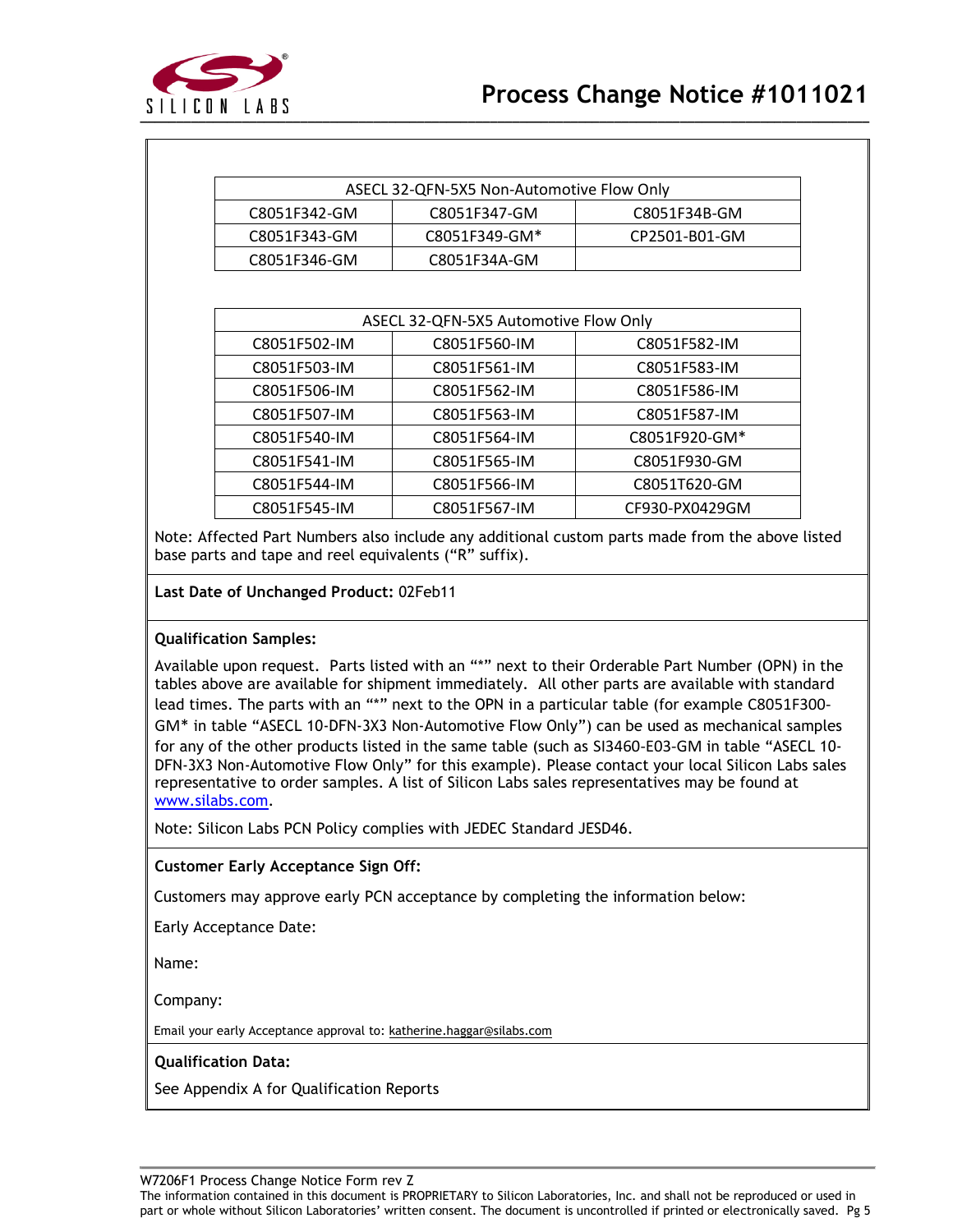

### **Appendix A: Qualification Reports**

## **TSMC Fab10 Additional Site Qualification Report**

W7101F1 Product Qualification Plan and Report Rev. D

The information contained in this document is PROPRIETARY to Silicon Laboratories, Inc. and shall not be reproduced or used L A B S The information contained in this document is PROPRIETARY to Silicon Laboratories, Inc. and shall not be reproduced or u<br>L A B S in part or whole without Silicon Laboratories' written consent. The document is uncon SILICON

|                   | TSMC 0.35um Fab10 Fabrication, Unisem Assembly except as noted |                      |              |                       |              |                |               |
|-------------------|----------------------------------------------------------------|----------------------|--------------|-----------------------|--------------|----------------|---------------|
|                   |                                                                |                      |              | Lot ID or   Fail/Pass |              |                |               |
| <b>Test Name</b>  | <b>Test Condition</b>                                          | Qualification        | <b>Start</b> | or End                | <b>Notes</b> | <b>Summary</b> | <b>Status</b> |
|                   | Test Group A - Accelerated Environment Stress Tests            |                      |              |                       |              |                |               |
| <b>Temp Cycle</b> | JA104                                                          |                      | Q28754       | 0/30                  |              |                |               |
|                   | Cond C: -65°C to 150°C                                         | $3$ lots, $N = > 25$ | Q28757       | 0/30                  |              | 3 lots         | Pass          |
|                   | 500 cycles                                                     |                      | Q28760       | 0/30                  |              | 0/90           |               |
| <b>HTSL</b>       | JA103                                                          |                      | Q28783       | 0/40                  |              |                |               |
|                   | 150°C, 1000hr                                                  | 3 lots, N=>25        | Q28785       | 0/40                  |              | 3 lots         | Pass          |
|                   |                                                                |                      | Q28787       | 0/40                  |              | 0/120          |               |
|                   | Test Group B - Accelerated Lifetime Simulation Tests           |                      |              |                       |              |                |               |
| <b>HTOL</b>       | <b>JA108</b>                                                   |                      | Q28752       | 0/82                  |              |                |               |
|                   | 125°C, Dynamic                                                 | 3 lots, N=>77        | Q28755       | 0/80                  |              | 3 lots         | Pass          |
|                   | Vcc=3.3V, 1000 hours                                           |                      | Q28758       | 0/80                  |              | 0/242          |               |
| <b>ELFR</b>       | <b>JA108</b>                                                   |                      | 029520       | 0/500                 |              |                |               |
|                   | 125°C, Dynamic                                                 | 3 lots, N=>500       | Q29521       | 0/500                 |              | 3 lots         | Pass          |
|                   | Vcc=3.3V, 48 hours                                             |                      | Q28751       | 0/500                 |              | 0/1500         |               |
|                   | <b>Test Group E - Electrical Verification</b>                  |                      |              |                       |              |                |               |
| <b>ESD-HBM</b>    | <b>JA114</b>                                                   |                      |              |                       |              |                |               |
|                   |                                                                | 1 lot, $N = > 3$     | Q28827       |                       |              |                | 2500          |
|                   |                                                                |                      |              |                       |              |                |               |
| ESD-MM            | <b>JA115</b>                                                   |                      |              |                       |              |                |               |
|                   |                                                                | 1 lot, $N = > 3$     | Q28826       |                       |              |                | 250           |
|                   |                                                                |                      |              |                       |              |                |               |
| <b>ESD-CDM</b>    | <b>JC101</b>                                                   |                      | Q29226       |                       |              |                |               |
|                   |                                                                | 1 lot, $N = > 3$     | Q28828       |                       |              |                | 2000          |
|                   |                                                                |                      |              |                       |              |                |               |
| <b>Latch Up</b>   | JESD78                                                         |                      |              |                       |              |                |               |
|                   | $+200mA$                                                       | 1 lot, $N = > 6$     | 029230       | 85C                   |              |                | Pass          |
|                   | Overvoltage = 3.3V                                             |                      | Q29227       | <b>25C</b>            |              |                |               |

Notes:

1. These devices are fully qualified and running in high volume production in TSMC Fab3. The move to Fab10 is a family qualification of TSMC 0.35um Embedded flash products in TSMC Fab10 facility per JEDEC JESD47.

2. Devices subjected to moisture preconditioning at MSL1@260°C.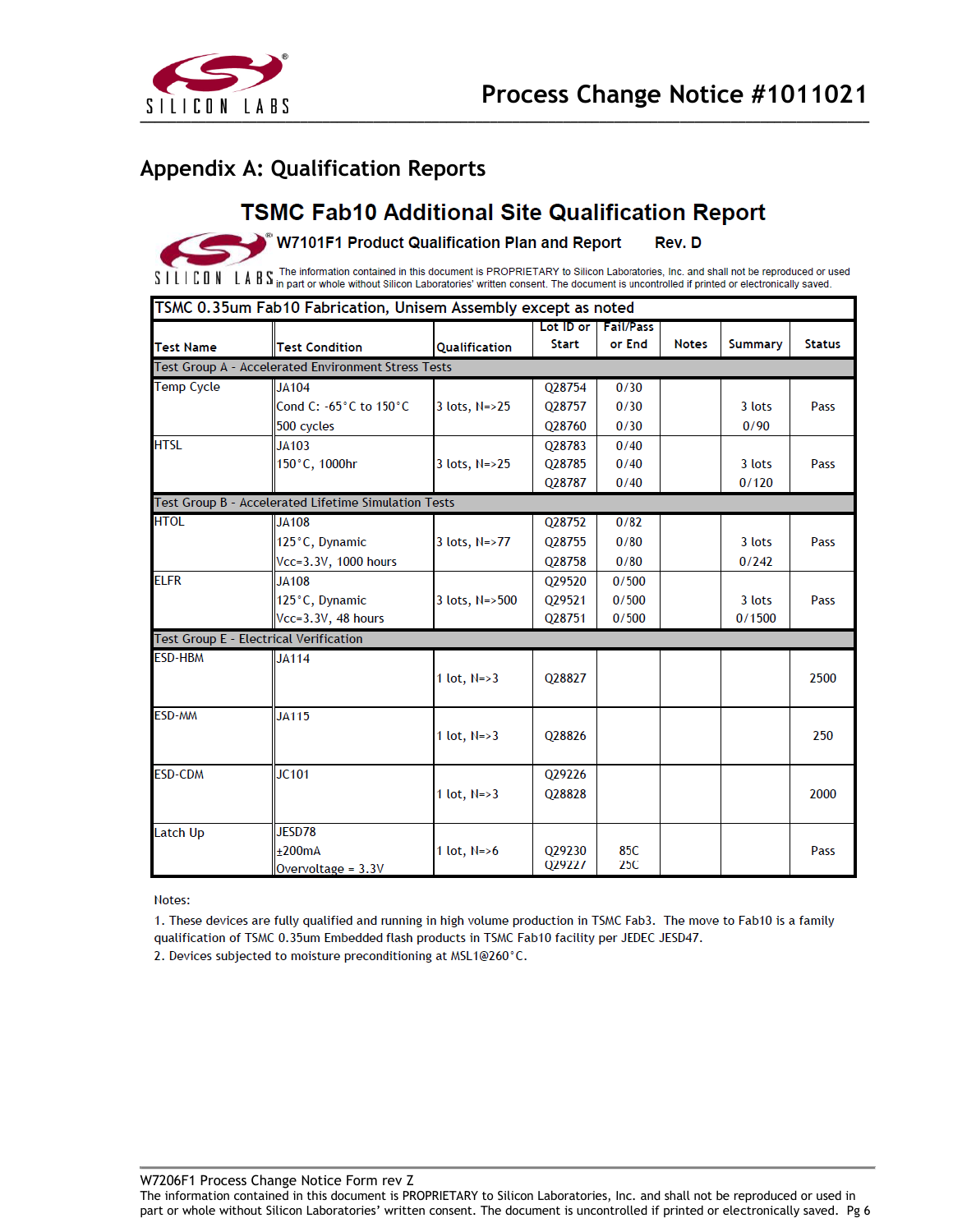

W7101F1 Product Qualification Plan and Report Rev. D

SILICON LABS The information contained in this document is PROPRIETARY to Silicon Laboratories, Inc. and shall not be reproduced or used

|                   | Test Group A - Accelerated Environment Stress Tests |                      |        | or End | <b>Notes</b> | Summary | <b>Status</b> |
|-------------------|-----------------------------------------------------|----------------------|--------|--------|--------------|---------|---------------|
| <b>HAST</b>       |                                                     |                      |        |        |              |         |               |
|                   | <b>JA110</b>                                        |                      |        |        |              |         |               |
|                   | 130°C, 85%RH                                        | 1 lot, $N = > 77$    | 029292 | 0/77   |              | 1 lot   | Pass          |
|                   | Vcc=3.3V, 96 hours                                  |                      |        |        |              | 0/77    |               |
| <b>UHAST</b>      | <b>JA110</b>                                        |                      | Q29293 | 0/77   |              |         |               |
|                   | 130°C, 85%RH                                        | $3$ lots, $N = > 77$ | Q29297 | 0/77   |              | 3 lots  | Pass          |
|                   | 96 hours                                            |                      | Q29301 | 0/77   |              | 0/231   |               |
| <b>Temp Cycle</b> | <b>JA104</b>                                        |                      | Q29294 | 0/77   |              |         |               |
|                   | Cond C: -65°C to 150°C                              | 3 lots, N=>77        | Q29298 | 0/77   |              | 3 lots  | Pass          |
|                   | 750 cycles                                          |                      | 029302 | 0/77   |              | 0/231   |               |
| <b>HTSL</b>       | JA103                                               |                      | Q29295 | 0/77   |              |         |               |
|                   | 150°C, 1000hr                                       | 1 lot, $N = > 45$    | Q29299 | 0/77   |              | 3 lots  | Pass          |
|                   |                                                     |                      | Q29303 | 0/77   |              | 0/231   |               |
| <b>ESD-CDM</b>    | JC101                                               |                      |        |        |              |         |               |
|                   |                                                     | 1 lot, $N = > 3$     | Q28832 |        |              |         | 2kV           |

|                   | <b>ASECL 10-DFN-3X3 Automotive Flow</b>             |                      |                            |                            |              |                 |               |
|-------------------|-----------------------------------------------------|----------------------|----------------------------|----------------------------|--------------|-----------------|---------------|
| <b>Test Name</b>  | <b>Test Condition</b>                               | <b>Qualification</b> | Lot ID or<br><b>Start</b>  | <b>Fail/Pass</b><br>or End | <b>Notes</b> | Summary         | <b>Status</b> |
|                   | Test Group A - Accelerated Environment Stress Tests |                      |                            |                            |              |                 |               |
| <b>HAST</b>       | IIJA110<br>130°C, 85%RH<br>Vcc=3.3V, 96 hours       | 1 lot, $N = > 77$    | 029359                     | 0/77                       |              | 1 lot<br>0/77   | Pass          |
| <b>UHAST</b>      | JA110<br>130°C, 85%RH<br>96 hours                   | 3 lots, N=>77        | Q29360<br>Q29364<br>Q29368 | 0/77<br>0/77<br>0/77       |              | 3 lots<br>0/231 | Pass          |
| <b>Temp Cycle</b> | JA104<br>∥Cond C: -65°C to 150°C<br>750 cycles      | 3 lots, N=>77        | Q29361<br>Q29365<br>029369 | 0/77<br>0/77<br>0/77       |              | 3 lots<br>0/231 | Pass          |
| <b>HTSL</b>       | JA103<br>150°C, 1000hr                              | 1 lot, N=>45         | Q29362<br>Q29366<br>Q29370 | 0/77<br>0/77<br>0/77       |              | 3 lots<br>0/231 | Pass          |
| <b>ESD-CDM</b>    | <b>JC101</b>                                        | 1 lot, $N = > 3$     | Q28837                     |                            |              |                 | 2kV           |

W7206F1 Process Change Notice Form rev Z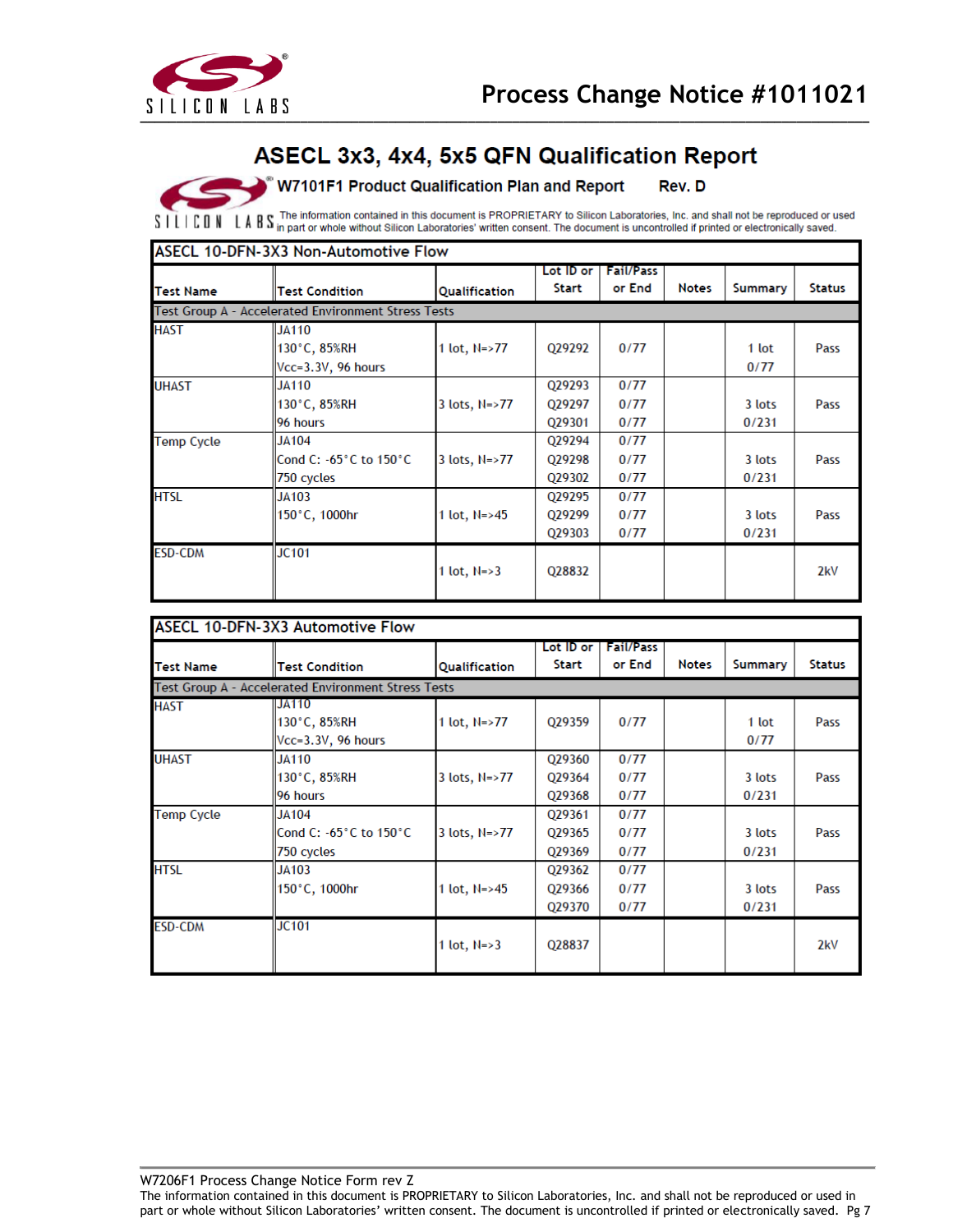

W7101F1 Product Qualification Plan and Report Rev. D

S I L I CON LABS The information contained in this document is PROPRIETARY to Silicon Laboratories, Inc. and shall not be reproduced or used

| <b>Test Name</b>  | <b>Test Condition</b>                               | Qualification        | Lot ID or<br>Start         | <b>Fail/Pass</b><br>or End | <b>Notes</b> | <b>Summary</b>  | <b>Status</b> |
|-------------------|-----------------------------------------------------|----------------------|----------------------------|----------------------------|--------------|-----------------|---------------|
|                   | Test Group A - Accelerated Environment Stress Tests |                      |                            |                            |              |                 |               |
| <b>HAST</b>       | JA110<br>130°C, 85%RH<br>Vcc=3.3V, 96 hours         | 1 lot, $N = > 77$    | Q29318                     | 0/77                       |              | 1 lot<br>0/77   | Pass          |
| <b>UHAST</b>      | <b>JA110</b><br>130°C, 85%RH<br>96 hours            | 3 lots, N=>77        | Q29319<br>Q29323<br>029327 | 0/77<br>0/77<br>0/77       |              | 3 lots<br>0/231 | Pass          |
| <b>Temp Cycle</b> | JA104<br>Cond C: -65°C to 150°C<br>$ 750$ cycles    | $3$ lots, $N = > 77$ | Q29320<br>Q29324<br>Q29328 | 0/77<br>0/77<br>0/77       |              | 3 lots<br>0/231 | Pass          |
| <b>HTSL</b>       | JA103<br>150°C, 1000hr                              | 1 lot, $N = > 45$    | Q29321<br>Q29325<br>Q29329 | 0/77<br>0/77<br>0/77       |              | 3 lots<br>0/231 | Pass          |
| <b>ESD-CDM</b>    | JC101                                               | 1 lot, $N = > 3$     | Q28833                     |                            |              |                 | 2kV           |

|                   | ASECL 20-QFN-4X4 Automotive Flow                    |                      |              |                  |              |         |               |
|-------------------|-----------------------------------------------------|----------------------|--------------|------------------|--------------|---------|---------------|
|                   |                                                     |                      | Lot ID or    | <b>Fail/Pass</b> |              |         |               |
| <b>Test Name</b>  | <b>Test Condition</b>                               | Qualification        | <b>Start</b> | or End           | <b>Notes</b> | Summary | <b>Status</b> |
|                   | Test Group A - Accelerated Environment Stress Tests |                      |              |                  |              |         |               |
| <b>HAST</b>       | JA110                                               |                      |              |                  |              |         |               |
|                   | 130°C, 85%RH                                        | 1 lot, N=>77         | Q29380       | 0/77             |              | 1 lot   | Pass          |
|                   | $Vcc = 3.3V$ , 96 hours                             |                      |              |                  |              | 0/77    |               |
| <b>UHAST</b>      | JA110                                               |                      | Q29372       | 0/77             |              |         |               |
|                   | 130°C, 85%RH                                        | $3$ lots, $N = > 77$ | Q29376       | 0/77             |              | 3 lots  | Pass          |
|                   | 96 hours                                            |                      | Q29381       | 0/77             |              | 0/231   |               |
| <b>Temp Cycle</b> | JA104                                               |                      | Q29373       | 0/77             |              |         |               |
|                   | lCond C: −65°C to 150°C                             | $3$ lots, $N = > 77$ | Q29377       | 0/77             |              | 3 lots  | Pass          |
|                   | 750 cycles                                          |                      | Q29382       | 0/77             |              | 0/231   |               |
| <b>HTSL</b>       | JA103                                               |                      | 029374       | 0/77             |              |         |               |
|                   | 150°C, 1000hr                                       | 1 lot, N=>45         | Q29378       | 0/77             |              | 3 lots  | Pass          |
|                   |                                                     |                      | 029383       | 0/77             |              | 0/231   |               |
| <b>ESD-CDM</b>    | <b>JC101</b>                                        |                      |              |                  |              |         |               |
|                   |                                                     | 1 lot, $N = > 3$     | Q28835       |                  |              |         | 2kV           |
|                   |                                                     |                      |              |                  |              |         |               |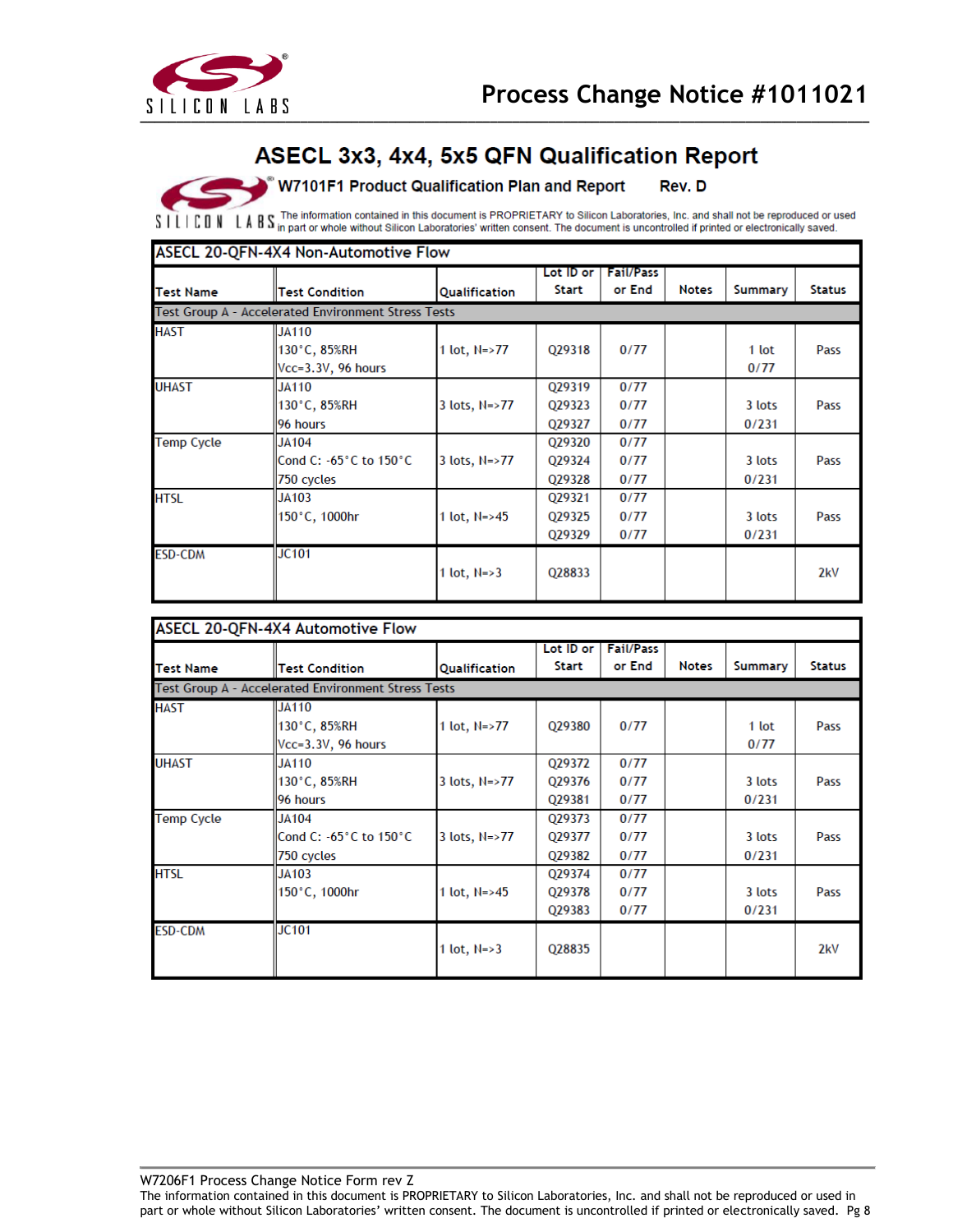

W7101F1 Product Qualification Plan and Report Rev. D

SILICON LABS in part or whole without Silicon Laboratories' written consent. The document is uncontrolled if printed or electronically saved.

| <b>Test Name</b>  | <b>Test Condition</b>                                | <b>Qualification</b> | Lot ID or<br><b>Start</b>  | <b>Fail/Pass</b><br>or End | <b>Notes</b> | Summary         | <b>Status</b> |
|-------------------|------------------------------------------------------|----------------------|----------------------------|----------------------------|--------------|-----------------|---------------|
|                   | Test Group A - Accelerated Environment Stress Tests  |                      |                            |                            |              |                 |               |
| <b>HAST</b>       | JA110<br>130°C, 85%RH<br>Vcc=3.3V, 96 hours          | 1 lot, $N = > 77$    | Q29305                     | 0/77                       |              | 1 lot<br>0/77   | Pass          |
| <b>UHAST</b>      | <b>JA110</b><br>130°C, 85%RH<br>96 hours             | $3$ lots, $N = > 77$ | Q29306<br>Q29310<br>Q29314 | 0/77<br>0/77<br>0/77       |              | 3 lots<br>0/231 | Pass          |
| <b>Temp Cycle</b> | <b>JA104</b><br>Cond C: -65°C to 150°C<br>750 cycles | 3 lots, $N = > 77$   | Q29307<br>Q29311<br>029315 | 0/77<br>0/77<br>0/77       |              | 3 lots<br>0/231 | Pass          |
| <b>HTSL</b>       | <b>JA103</b><br>150°C, 1000hr                        | 1 lot, N=>45         | Q29308<br>029312<br>029316 | 0/77<br>0/77<br>0/77       |              | 3 lots<br>0/231 | Pass          |
| <b>ESD-CDM</b>    | <b>JC101</b>                                         | 1 lot, $N = > 3$     | 029209                     |                            |              |                 | 2kV           |

|                   | ASECL 28-QFN-5X5 Non-Automotive Flow                 |                   |                            |                            |              |                 |               |
|-------------------|------------------------------------------------------|-------------------|----------------------------|----------------------------|--------------|-----------------|---------------|
| <b>Test Name</b>  | <b>Test Condition</b>                                | Qualification     | Lot ID or<br><b>Start</b>  | <b>Fail/Pass</b><br>or End | <b>Notes</b> | Summary         | <b>Status</b> |
|                   | Test Group A - Accelerated Environment Stress Tests  |                   |                            |                            |              |                 |               |
| <b>HAST</b>       | <b>JA110</b><br>130°C, 85%RH<br>Vcc=3.3V, 96 hours   | 1 lot, $N = > 77$ | Q29346                     | 0/78                       |              | 1 lot<br>0/78   | Pass          |
| <b>UHAST</b>      | <b>JA110</b><br>130°C, 85%RH<br>96 hours             | 3 lots, N=>77     | Q29347<br>029351<br>Q29355 | 0/77<br>0/77<br>0/77       |              | 3 lots<br>0/231 | Pass          |
| <b>Temp Cycle</b> | <b>JA104</b><br>Cond C: -65°C to 150°C<br>750 cycles | 3 lots, N=>77     | Q29348<br>Q29352<br>029356 | 0/77<br>0/77<br>0/77       |              | 3 lots<br>0/231 | Pass          |
| <b>HTSL</b>       | JA103<br>150°C, 1000hr                               | 1 lot, N=>45      | 029349<br>Q29353<br>029357 | 0/77<br>0/77<br>0/77       |              | 3 lots<br>0/231 | Pass          |
| <b>ESD-CDM</b>    | JC101                                                | 1 lot, $N = > 3$  | Q28834                     |                            |              |                 | 2kV           |

W7206F1 Process Change Notice Form rev Z